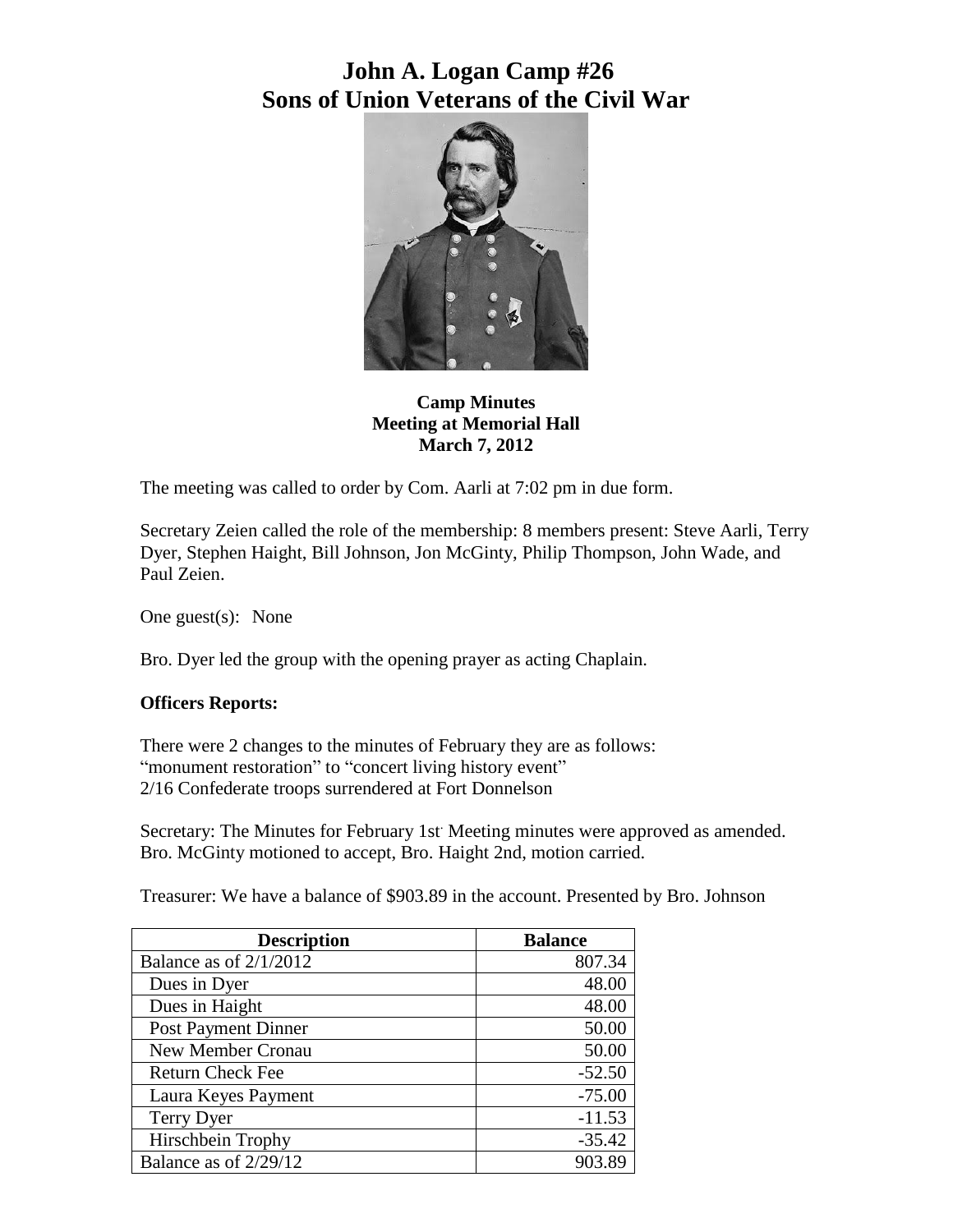Bro. Wade motioned to approve the Treasurer report as presented. Bro. Thompson.  $2<sup>nd</sup>$ , motion carried.

Comm. Aarli started a discussion on changing when the dues notices are sent to the membership. He suggested a regiment of setting a Date A – Date B policy and it would be set and expected for all members to comply.

### **Committee Reports:**

*Technology:* Bro. Zeien all items forwarded has been updated on the website.

*Sickness and Distress*: Nothing to report.

*Investigation:* Nothing to report.

*Communication:* General Order #15 from CinC Palmer was read.

Thank you card was received from the Salvation Army for bell ringing.

Battery G Ball is scheduled for upcoming Saturday night

March 8<sup>th</sup> is Battery G Spring Meeting

Comm. Aarli received an email referencing the Byron monument and Mortimer Suran seeking information on a civil war relative and asking for help in locating the location of the burial.

Email from Bro. Kirk Dermint Saturday 6/23/12 Illinois Monument dedication in Warden, IL.

Email from Bro. Kirk Dermint in regard to his expectations if elected to Department Commander. Also stating his concerns about the department flag.

*Eagle Scout.* Bro. Zeien had nothing to report.

*Publicity/Promotion:* Bro. Haight reported that the "The Patriot" deadline has passed and he wished to thank Bro. Thompson for his submission. No other submissions were received.

Bro. McGinty reported on the latest press release. He reported that the press release on the Rockford Arts Council was given to the Register Star and the Rock River Times. It was not printed in the Register Star. A Go Section meeting notice was also sent to the Register Star.

Bro. Haight issued a reminder in regard to the Lincoln Tomb celebration and the Dr. Stevenson memorial gravesite ceremony.

Bro. Haight issued a reminder in regard to the Memorial Day activities more to come at the April meeting.

Work continues on the planning for the Byron Cannon Project.

Veterans Day Celebration:

November 11<sup>th</sup>, 1<sup>st</sup> Brigade Band

Working on sponsors

Chamber of Commerce is not participating – no money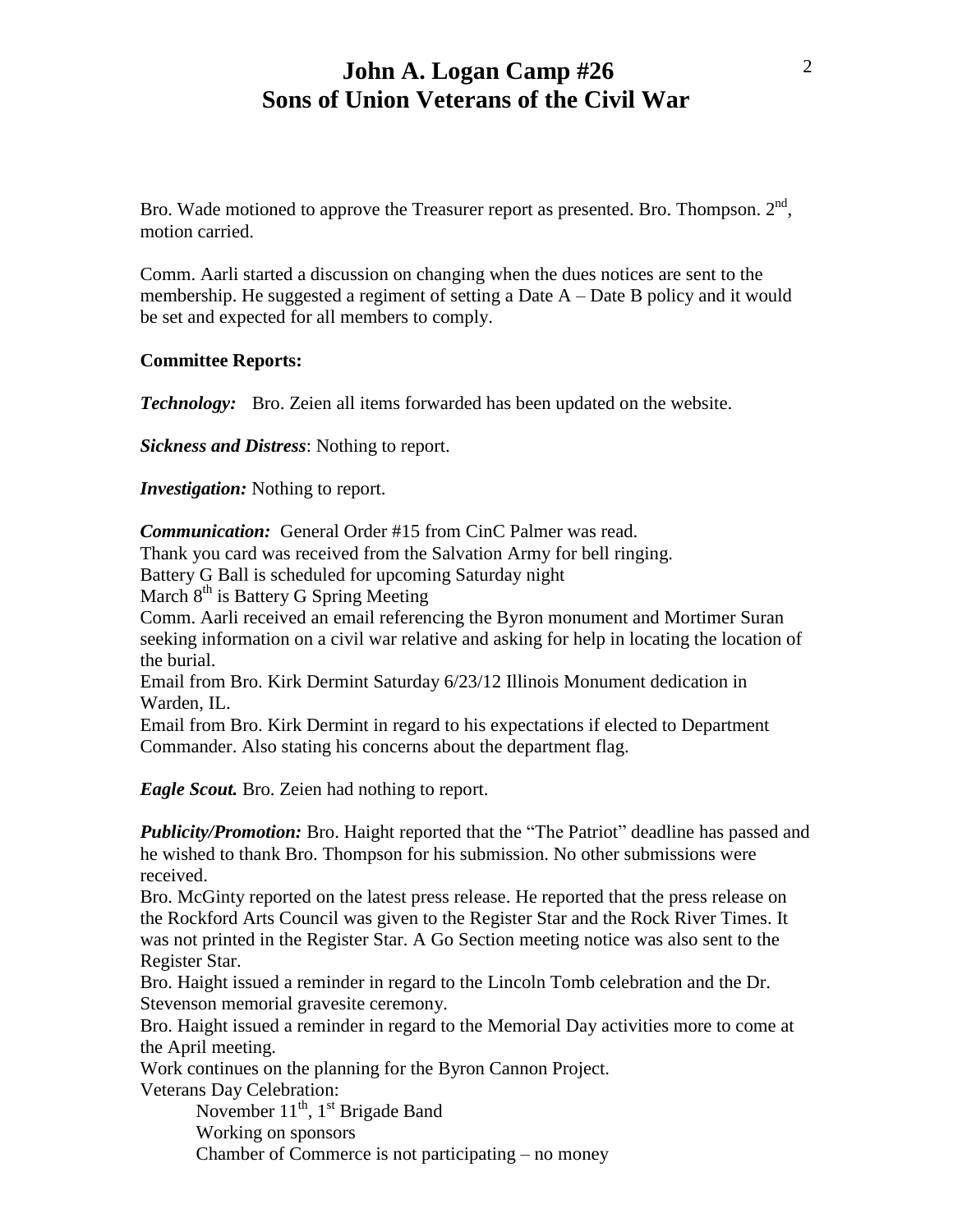Working with ComEd for funding Looking for corporate donations Historic interpreters are needed for this event

#### *Civil War Memorials*

Bro. Johnson and Bro. Thompson are going to Byron to review the project and inspect the site to determine what will be needed for restoration. Restoration form will be sent out to national next week.

Comm. Aarli reported that all camp inventories have been transferred to Bro. Wade as Quartermaster.

Scheduled April 14, Lincoln Tomb attendees are as follows: Phil Thompson, Steve Haight, Terry Dyer, John Wade, Bill Johnson, and Steve Aarli.

#### **New Business:**

April 14 & 15, 2012 there will be a tribute to Gen. Wallace.

Amy at Greenwood Cemetery is asking about Memorial Day event and what the camps plans are for celebration.

Suggestions were: possible private ceremony at the GAR plot Plan: Saturday at 2:00 p.m. assemble at the GAR plot, L. Auxiliary will join the group at the cemetery, Bro. Haight will get media attention, Bro. Dyer to get in touch with Amy as a follow-up.

Comm. Aarli sent letters to all the local VFW groups looking for flag poles. Bro. Johnson suggested contacting someone at District #205 as many schools are being closed. Bro. Wade will ask his sister who works with the school board.

Bro. McGinty pointed out that his address is incorrect on the roster it should reference "berg" on the address.

Comm. Aarli requests that 50% of the dues fees be removed from the pop can fund to assist Bro. St. John. Bro. McGinty motioned to accept. Bro. Johnson  $2<sup>nd</sup>$ . Motion Carried. Bro. Johnson will contact Bro. St. John.

Bro. McGinty requested that \$50 from the dinner profit be applied towards his dues since he was unable to attend the event and had purchased 2 tickets. Bro. Haight motioned to apply the funds as requested for Bro. McGinty's 2012 dues. Bro. Thompson  $2<sup>nd</sup>$ . Motion Carried.

Bro. McGinty motions that "Dues are payable by  $1<sup>st</sup>$  meeting in April and will run for 12 months." Bro. Wade 2<sup>nd</sup>. Comm. Aarli amended the motion to make the motion state "Dues are payable by April  $1<sup>st</sup>$  and will run for 12 months." Motion Carried.